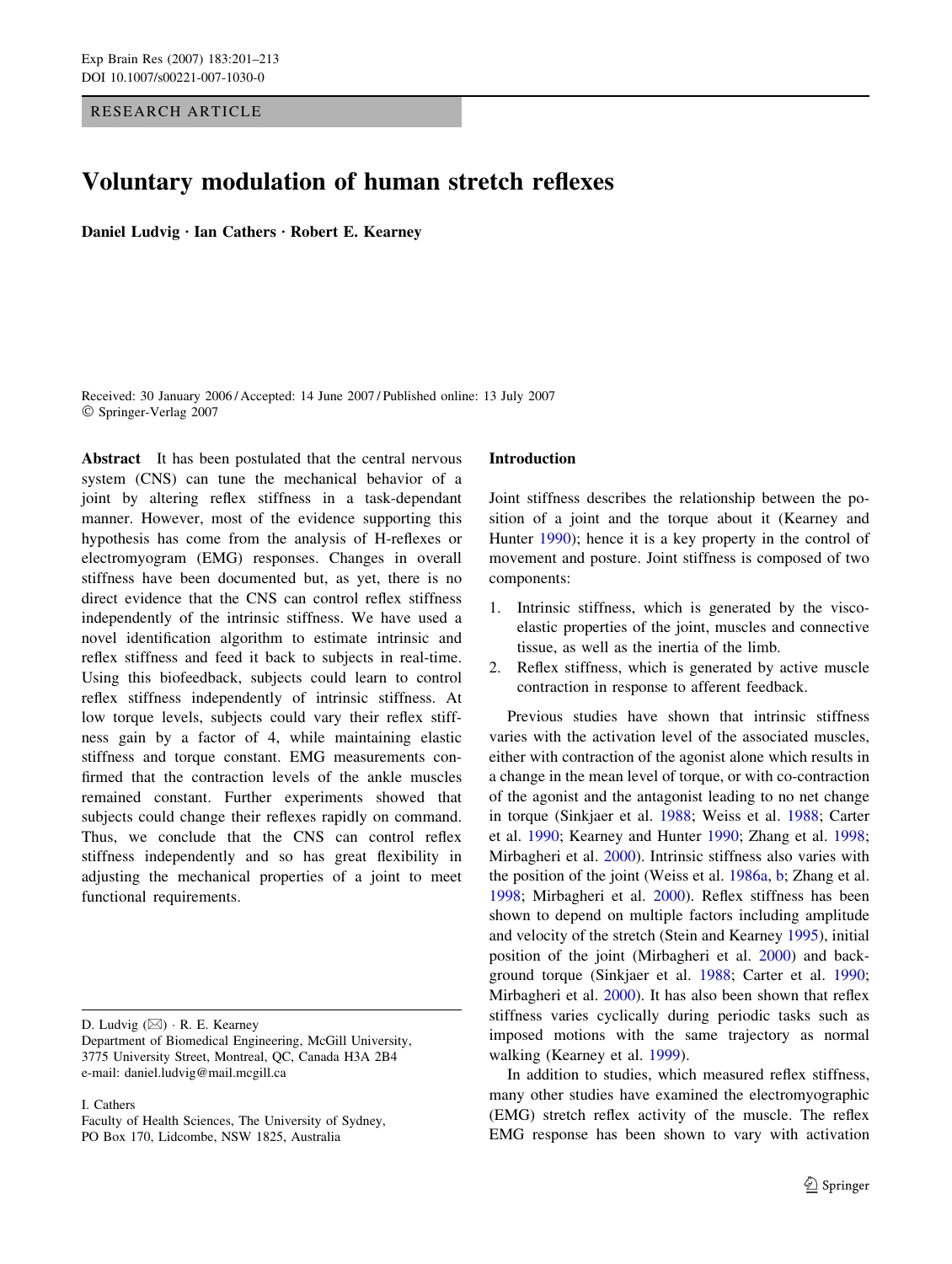level (Cathers et al. [2004](#page-11-0)), joint position (Weiss et al. [1986c](#page-12-0)), and velocity (Ogiso et al. [2002](#page-12-0)). It has also been shown to vary depending on the task, such as walking, pedaling and standing (Grey et al. [2002\)](#page-11-0), as well as the phase of cyclic tasks such as cycling (Grey et al. [2001](#page-11-0)). Other studies have shown that H-reflexes are modulated during walking (Capaday and Stein [1986;](#page-11-0) Brooke et al. [1991\)](#page-11-0), running (Capaday and Stein [1987\)](#page-11-0) and pedaling (McIlroy et al. [1992](#page-11-0); Brooke et al. [1993](#page-11-0); Collins et al. [1993\)](#page-11-0).

It has been postulated that the central nervous system (CNS) can tune the mechanical behavior of the joint by altering reflex stiffness in a task-dependant manner. There is evidence in support of this hypothesis. The reflex EMG response has been reported to be greater in a ''maintain position'' task than in a ''maintain torque'' task (Akazawa et al. [1983;](#page-11-0) Doemges and Rack [1992a](#page-11-0), [b](#page-11-0); Dietz et al. [1994](#page-11-0)). Other studies have shown that, given feedback of their reflex activity, subjects can control their reflexes (Neilson and Lance [1978;](#page-12-0) Neilson and McCaughey [1982;](#page-12-0) Evatt et al. [1989;](#page-11-0) Wolf and Segal [1990](#page-12-0), [1996](#page-12-0); Segal and Wolf [1994\)](#page-12-0). However, there is doubt as to whether these changes represent true voluntary control of the reflex or rather simply result from varying activation levels of the associated muscles (Crago et al. [1976](#page-11-0); Rothwell et al. [1980](#page-12-0); De Serres and Milner [1991;](#page-11-0) Capaday et al. [1994\)](#page-11-0). More recent studies have indicated that the level of arousal and sympathetic activity can alter the reflex response (Hjortskov et al. [2005](#page-11-0); McIntyre et al. [2004](#page-11-0)). Furthermore all these studies have focused on the EMG activity of the reflex response, which does not always map directly to mechanical changes (Kearney et al. [1999\)](#page-11-0). Thus, whether or not the CNS can control reflex and intrinsic stiffness independently remains unknown.

One reason for this is that it is difficult to distinguish the mechanical contributions of intrinsic and reflex stiffness, which occur together and vary simultaneously. Previous work from our lab addressed this issue using a parallelcascade identification method that produces quantitative, dynamic estimates of intrinsic and reflex stiffness (Kearney et al. [1997](#page-11-0)). This method uses system identification methods to separate intrinsic and reflex mechanisms on the basis of delay. For small perturbations about a fixed operating point, intrinsic stiffness is described well by a linear dynamic model having three components: inertial, viscous and elastic. Reflex stiffness has been modeled by a differentiator followed by a delay, a static non-linearity and linear low-pass dynamics of second or third order (Kearney et al. [1997](#page-11-0); Mirbagheri et al. [2000](#page-11-0)). Using this model we examined how intrinsic and reflex stiffness vary with joint position and contraction level (Mirbagheri et al. [2000\)](#page-11-0). We also used it to study abnormalities of the intrinsic and reflex mechanisms associated with spinal cord injuries and strokes (Mirbagheri et al. [2001](#page-12-0); Galiana et al. [2005](#page-11-0)). The parallel-cascade method was originally developed for offline analysis. Recently, we extended the algorithm to produce estimates of intrinsic and reflex stiffness in real-time (Ludvig and Kearney [2006](#page-11-0), [2007](#page-11-0)). In this paper we use this new algorithm to provide subjects with real-time feedback of intrinsic and reflex stiffness.

We examined the ability of human subjects to control reflex stiffness at the ankle when provided with real-time feedback of elastic stiffness, reflex stiffness gain, and ankle torque. We show that using this biofeedback, human subjects can modulate their reflex stiffness over a wide range, thereby altering the mechanical characteristics of the joint while maintaining intrinsic stiffness constant. This demonstrates that the CNS can control reflex stiffness independently and so has great flexibility in adjusting the mechanical properties of a joint to meet functional requirements.

# Methods

#### Subjects

Two males and two females, between the ages of 23 and 46, with no history of neuromuscular disorders participated in the study. All subjects gave informed consent to the experimental procedure, which was approved by the McGill University Research Ethics Board.

## Apparatus

A schematic diagram of the experimental apparatus is shown in Fig. [1.](#page-2-0) Subjects lay supine with their left foot attached to an electrohydraulic actuator by a custom-fitted fiberglass boot. Movement of the foot was restricted to plantarflexion and dorsiflexion with the axis of rotation of the ankle aligned with that of the actuator. The left leg was immobilized with a leather strap and supported with sand bags under the knee, preventing any upper limb muscles from contributing to the torque measured at the ankle. The toe section of the boot was cut out preventing the toe muscles from contributing to the torque measured at the ankle. Mechanical and hydraulic safety stops built into the actuator prevented movement of the ankle beyond its voluntary range of motion.

Ankle position was measured with a potentiometer (BI Technologies 6273), and ankle torque was measured with a torque transducer (Lebow 2110-5K). Both position and torque were defined to be positive for dorsiflexion and negative for plantarflexion. EMGs were measured using a 4-channel EMG system (Delsys Bagnoli-4 EMG System) with a bandwidth of 20–2,000 Hz and a gain of 1,000.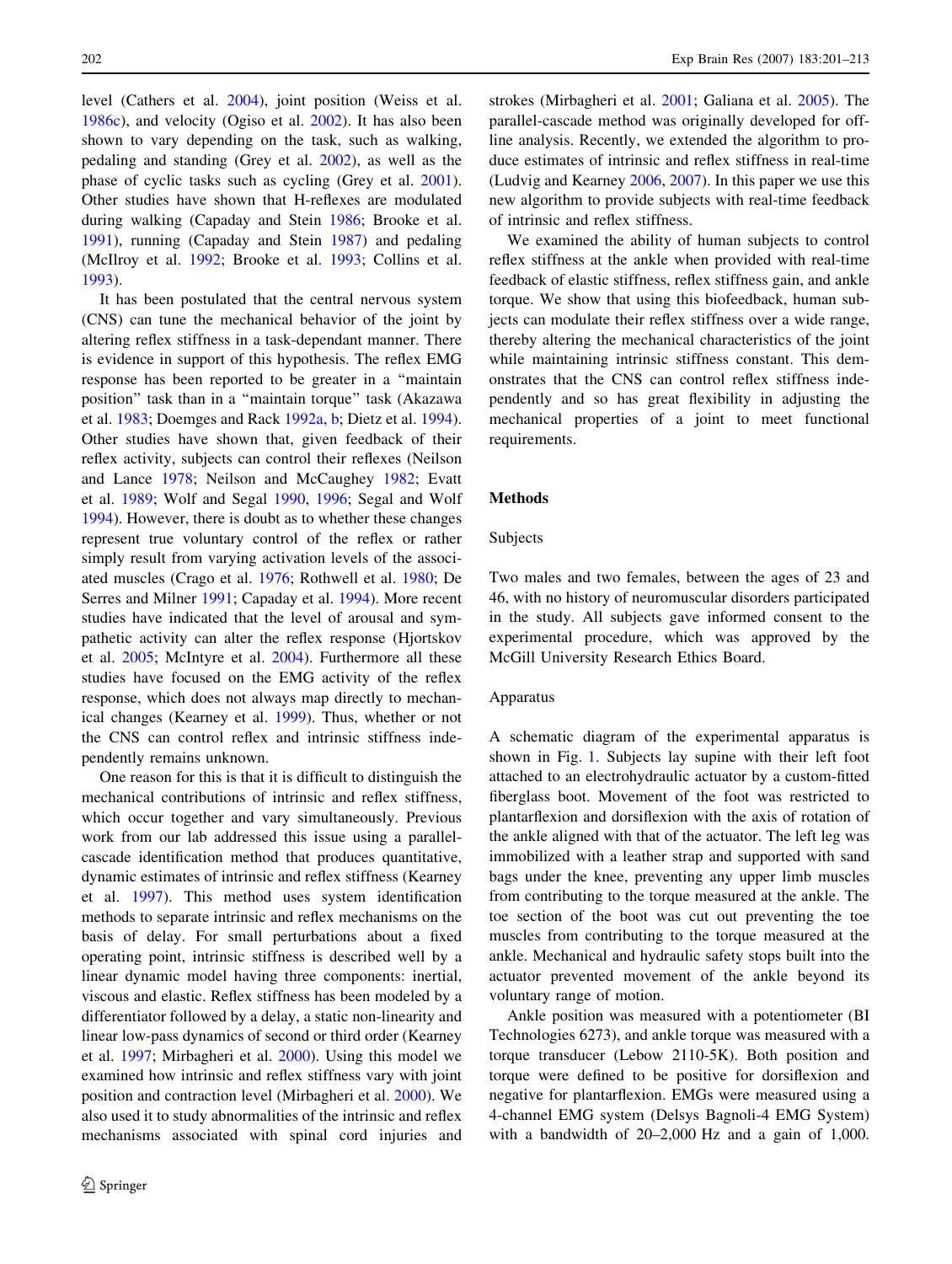<span id="page-2-0"></span>

Fig. 1 Schematic of the experimental apparatus. An example of the visual feedback is shown in the LCD monitor. Subjects control the position of a small square in two-dimensions. The x-axis shows the reflex stiffness gain, while the y-axis shows torque. The two horizontal dotted lines show the target torque, while the multiple vertical dotted line show different reflex stiffness gain targets

Surface electrodes (Delsys DE-2.1) were placed on the lateral head of the gastrocnemius (GS) as well as on the belly of the tibialis anterior (TA). A disposable self-adhesive Ag/AgCl electrode (3M Red Dot) placed on the knee was used as the reference. In some trials the EMG activity of the different muscles of the gastrocnemius-soleus were also recorded. In these cases, electrodes were placed on the lateral head of the gastrocnemius (LG), the medial head of the gastrocnemius (MG), and over the soleus (Sol) at the musculotendinous junction of the Achilles tendon just inferior to the gastrocnemius.

Position, torque and EMG activity were sampled at 1 kHz using an NI-4472 data acquisition card in the Host PC (AMD Athlon 1.33 GHz, 1 GB RAM ). Anti-aliasing was performed by the card, which oversampled the data and then applied a digital brick wall filter with a 486.3 Hz cut-off frequency prior to storing the data.

Actuator control and the real-time identification were carried out using xPC Target (The Mathworks inc.) on the Target PC (AMD Athlon 1.6 GHz, 256 MB RAM). Position and torque were low-pass filtered with 8-pole, 6-zero, linear phase, constant delay filters with a cut-off of 400 Hz (Frequency Devices 9064) and sampled at 1 kHz (ComputerBoards PCIM-DAS1602/16). The control signal

to the actuator servo-valve was provided by a Computer-Boards PCIM-DDA06/16 Digital-to-Analog Card.

Visual feedback was generated using a custom display built using Simulink (The Mathworks Inc.) on the Display PC (Intel Pentium III 500 MHz, 256 MB RAM). Realtime estimates of intrinsic and reflex stiffness and average torque were computed on the Target PC and sent to the Display PC using the UDP network protocol, every 0.02 s. This machine generated the feedback display on a 15 inch LCD monitor (NEC) mounted above the subject's head.

# Real-time stiffness estimates

A detailed description of the algorithm and studies used to validate it are presented in (Ludvig and Kearney [2006,](#page-11-0) [2007](#page-11-0)) and so it will be described only briefly here.

The algorithm assumes that the overall torque can be described as

$$
TQ = TQ_I + TQ_R, \qquad (1)
$$

where

$$
TQ_{I} = I \frac{d^{2}\theta}{dt^{2}} + B \frac{d\theta}{dt} + K\theta,
$$
\n(2)

and

$$
TQ_{R} = LP\left[n\left[\frac{d}{dt}(\theta(\tau))\right]\right],
$$
\n(3)

where TQ is total torque,  $TQ_I$  and  $TQ_R$  are the intrinsic and reflex components of the torque,  $\theta(\tau)$  is the position with a delay of  $\tau$ , *n* is a static non-linearity, LP is a linear low-pass filter, and  $K$ ,  $B$  and  $I$  are elastic, viscous and inertial stiffnesses, respectively. This parallel-cascade structure has been demonstrated to describe ankle mechanics well for a wide range of situations (Kearney et al. [1997;](#page-11-0) Mirbagheri et al. [2000,](#page-11-0) [2001;](#page-12-0) Galiana et al. [2005\)](#page-11-0).

First, form the zero-lag cross-correlation between position and torque

$$
E[\theta \bullet TQ], \tag{4}
$$

where  $E$  is the expectation value. Under general conditions this will depend on both components of Eq. (1); however, by using an appropriate position signal, it is possible to eliminate the correlation between position and reflex torque. This input consisted of randomly distributed "pulses" and "steps". The "pulses" consisted of a 40 ms pulse in a 500 ms interval, while the ''steps'' consisted of a 460 ms pulse in a 500 ms interval. Both ''pulses'' and "steps" were 0.035 rad amplitude. Each 500 ms interval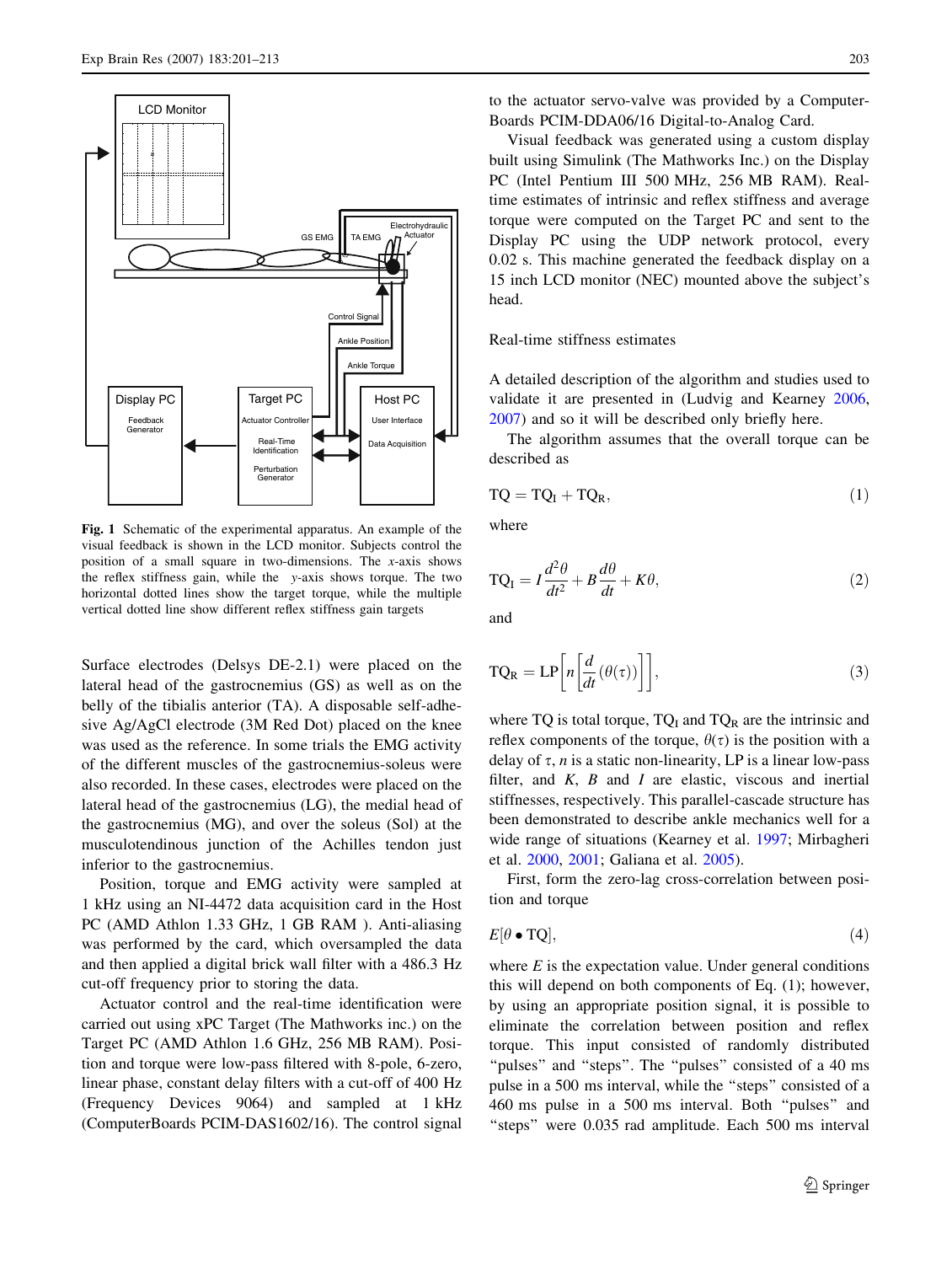was separated by a random delay of between 0 and 200 ms so that the resulting dorsiflexing stretches were not predictable. For this input

$$
E[\theta \bullet TQ_R] = 0,\t\t(5)
$$

therefore

$$
E[\theta \bullet TQ] \approx KE[\theta^2] \nE[\dot{\theta} \bullet TQ] \approx BE[\dot{\theta}^2] \nE[\ddot{\theta} \bullet TQ] \approx IE[\ddot{\theta}^2],
$$
\n(6)

which can be used to estimate  $K$ ,  $B$  and  $I$ .

Using the estimates of Eq. (6), we estimate reflex torque as

$$
\hat{T}Q_R = TQ - \hat{I}\ddot{\theta} - \hat{B}\dot{\theta} - \hat{K}\theta.
$$
\n(7)

Assuming that the non-linearity is a half-wave rectifier, reflex stiffness can be found by computing the impulse response function (IRF) between half-wave rectified velocity and reflex torque. However, finding the IRF is computationally intensive, so cross-correlations were used instead. Based on the reflex stiffness IRFs found by (Mirbagheri et al. [2000\)](#page-11-0), the maximum value of the IRF occurs at a lag of 100 ms, and thus the cross-correlation at this lag was used to estimate the gain of the reflex stiffness IRF. A cross-correlation at a second lag of 435 ms, corresponding to a point in the reflex stiffness IRF where the value has returned to zero, was also estimated and used to account for any offsets in the reflex stiffness IRF. Thus, reflex stiffness gain was estimated as

$$
\hat{G} = A\Big(\Phi_{\hat{\theta}^+\hat{\mathbf{T}}Q_{R}}(100) - \Phi_{\hat{\theta}^+\hat{\mathbf{T}}Q_{R}}(435)\Big),\tag{8}
$$

where  $\Phi_{\theta^+\hat{T}Q_R}(\tau)$  is the cross-correlation between halfwave rectified velocity and estimated reflex torque at lag  $\tau$ ms; and A is an empirically determined gain.

This computation was implemented in the real-time algorithm outlined by the following steps:

- 1. Position and torque were high-pass filtered at 0.033 Hz to remove the mean.
- 2. Position was double differentiated, to obtain the acceleration, multiplied by the torque, low-pass filtered at 0.033 Hz, divided by the acceleration squared, and low-pass filtered to estimate the inertial stiffness. This estimate was multiplied by the acceleration to estimate the inertial torque; this inertial torque estimate was then subtracted from the original torque. A low-pass filter was used to perform the averaging of the expectation values.
- $\textcircled{2}$  Springer
- 3. Step 2 was repeated for the velocity, using the torque minus the inertial torque instead of the original torque, to estimate the viscous stiffness and torque.
- 4. Step 2 was repeated for the position, using the torque minus the inertial and viscous torques to estimate the elastic stiffness and torque.
- 5. Reflex torque was estimated by subtracting the estimated intrinsic torque from the total torque.
- 6. Reflex stiffness gain was estimated by multiplying the reflex torque by a delayed half-wave rectified velocity then low-pass filtering at 0.033 Hz and then dividing it by the half-wave rectified velocity signal squared and filtered. Two different delays were used, 100 and 435 ms, with the latter being subtracted from the former. Finally the signal was multiplied by an empirically determined gain of 45, so that the estimate of the reflex stiffness gain was in the same range as the actual gain.

# Procedure

Subjects participated in three experiments each lasting approximately one hour. In Experiment 1, subjects were trained to modulate elastic or reflex stiffness at different torque levels. The perturbation was applied continuously and the subject was asked to explore the torque versus elastic stiffness versus reflex stiffness gain space with the aid of feedback of torque and elastic or reflex stiffness. When a novel state was found, the subject was asked to maintain it for 60 s. Co-contraction was permitted during this session.

In Experiment 2, subjects were provided with feedback of torque and reflex stiffness gain and instructed to modulate their reflex stiffness gain while holding their torque constant without co-contracting. Once subjects achieved a stable reflex stiffness gain they were asked to maintain it and data were recorded for 60 s.

In Experiment 3, subjects were provided with visual feedback of torque and reflex stiffness gain or elastic stiffness and asked to maintain torque and elastic stiffness constant while modulating their reflex stiffness gain to one of three states—low, medium and high—in response to a verbal command. Each state was held for 1 min and data were collected for 10 min.

#### Off-line analysis

The non-linear parallel-cascade identification described in (Kearney et al. [1997](#page-11-0)) was used to validate the real-time estimates.

Reflex EMG responses in the GS are known to be unidirectionally rate sensitive, associated with a delay of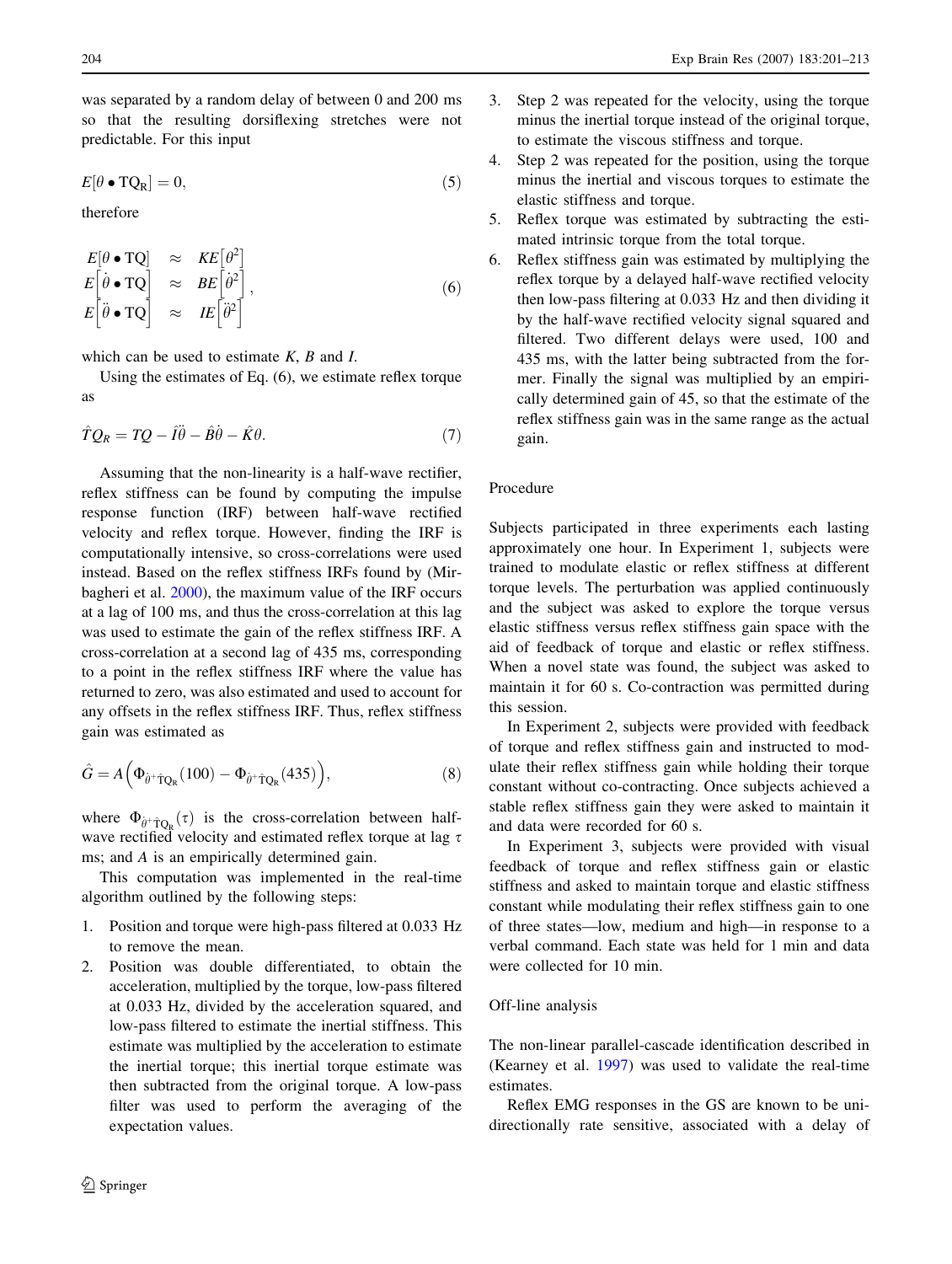<span id="page-4-0"></span>40 ms, and to last no more than 100 ms (Mirbagheri et al. [2000;](#page-11-0) Lambertz et al. [2002](#page-11-0)). Thus, reflex EMG was calculated by finding the maximum rectified EMG in the first 100 ms following stretch onset. Background EMG was calculated by finding the average rectified EMG for the interval 0–40 ms preceding stretch onset. Reflex and background EMGs recorded during maximum voluntary contractions (MVC) were used to normalize the raw EMG.

Statistical analysis was performed on the EMG measurements to determine whether the EMG remained constant while the reflex stiffness gain varied. Since the rectified EMG measures were not normally distributed, a Kruskal–Wallis non-parametric one-way analysis of variance was performed. This test compares the medians of the groups and returns a  $\chi^2$  value and the P value for the null hypothesis, which is that all samples are from the same distribution. Furthermore, the distribution of the reflex EMG has a long tail, thus plotting the mean and standard deviation is misleading. Thus, box-and-whisker plots were used when plotting reflex EMG data. The box shows the lower quartile, median and upper quartile, while the dotted error bars show the largest and smallest values within 1.5 times the interquartile range. The interquartile range is defined as the range in values between the lower and upper quartile. Any values beyond 1.5 times the interquartile range from the upper or lower quartile are considered outliers and are demarcated by a plus (+) sign.

# **Results**

Figure 2 shows a data segment from a typical trial. Figure 2a shows the position signal, with a dorsiflexing stretch shown by the arrow. Dorsiflexing stretches—positive going under our sign convention—caused a synchronized burst of activity in the GS at a lag of approximately 40 ms, indicated by the arrow in GS EMG trace of Fig. 2d. This burst of activity in the EMG led to a contraction of the muscle and production of reflex torque with a characteristic twitch-like shape, shown by the arrow in Fig. 2b. Bursts of activity were also present in the EMG of the TA (Fig. 2c), however since they were highly correlated to the bursts of GS activity, we believe these spikes to be the result of cross-talk from the GS (Rossignol [1975](#page-12-0)).

Reflex stiffness gain versus elastic stiffness versus torque space

In Experiment 1 subjects were asked to explore various regions of the torque versus elastic stiffness versus reflex stiffness gain space, and when a novel position was found to maintain it for 60 s. Figure 3 shows the space that one



Fig. 2 Typical experimental trial, from Subject A, showing (a) ankle position, (b) torque and EMGs for (c) TA and (d) GS. Dorsiflexing ankle movements such as that shown by the arrow in the position trace, led to a reflex activation of the GS muscle, shown by the arrow in GS EMG trace, and resulted in a reflex contribution to ankle torque, shown by the arrow in torque trace



Fig. 3 Elastic stiffness-reflex stiffness gain-torque space for Subject A showing the many different combinations of elastic stiffness and reflex stiffness gains (estimated using real-time algorithm) at different torque levels. Note that there are many points with the same elastic stiffness and torque but different reflex stiffness. Torque levels are represented by the marker colors as defined by the colorbar at the right of the figure. Triangles indicate trials in which elastic stiffness and torque were used as visual feedback; circles indicate trials in which reflex stiffness gain and torque were fed back

subject was able to achieve; each marker represents the mean real-time estimate of reflex stiffness gain and elastic stiffness for a different state. Subjects were free to cocontract during this session, and the points with high elastic stiffness result from high levels of co-contraction. The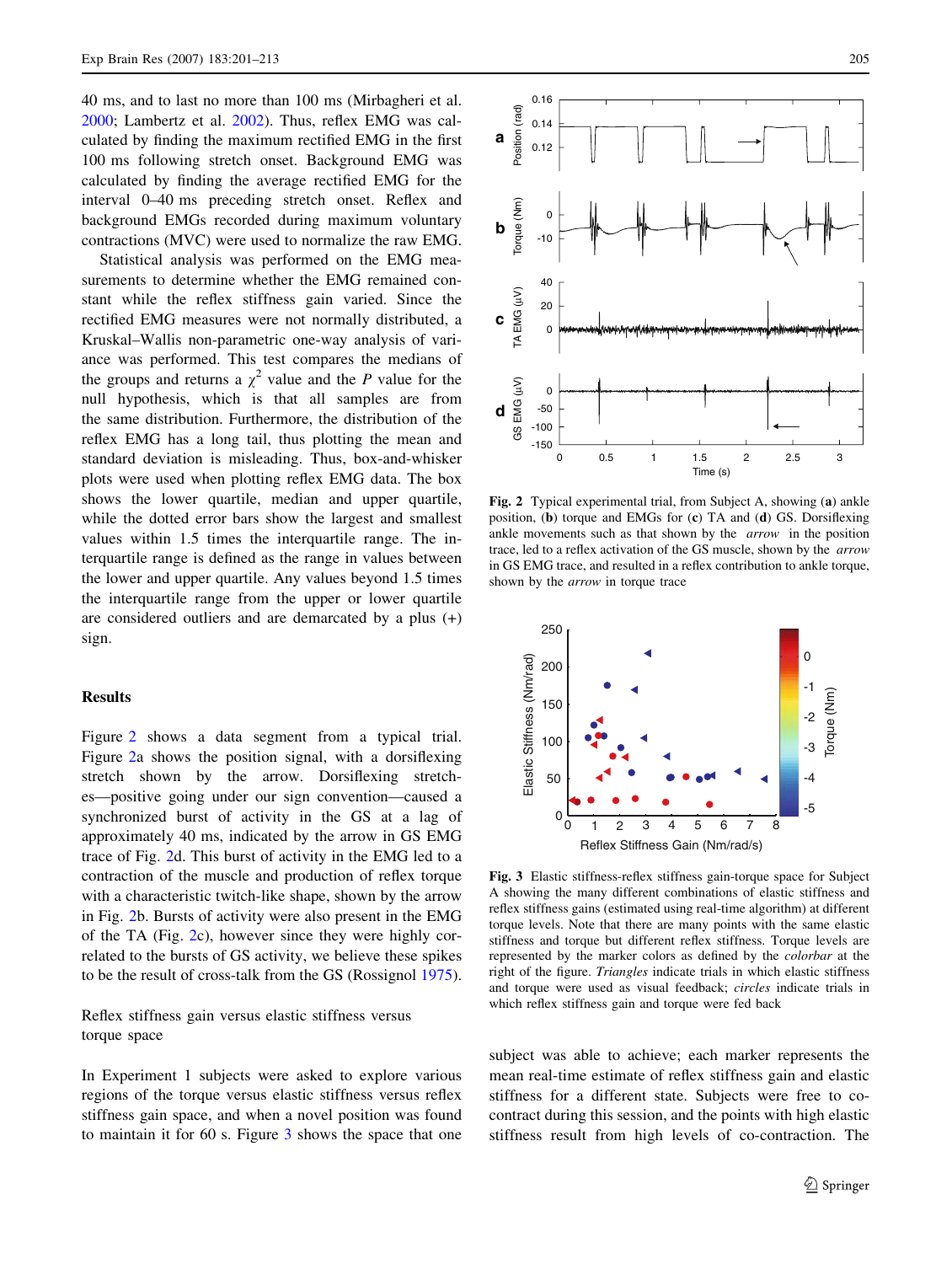<span id="page-5-0"></span>most important observation from this figure is that many different values of reflex stiffness gain were achieved for the same elastic stiffness and ankle torque. Thus, for example, the subject was able to generate reflex stiffness gains ranging from 0–6 while keeping the elastic stiffness  $(-20 \text{ Nm/rad})$  and ankle torque  $(-0 \text{ Nm})$  constant. Multiple values of reflex stiffness were also achieved elsewhere in the elastic stiffness-reflex stiffness space although the range of reflex stiffness values that could be achieved tended to decrease as elastic stiffness increased. All subjects were able to map out a similar space and this clearly demonstrates that reflex stiffness gain can be modulated independently of the background torque level and elastic stiffness of the joint.

# Independent modulation of reflex stiffness

Figure 4 shows a typical data set from Experiment 2, where subjects were provided with feedback of torque and reflex stiffness gain and instructed to modulate their reflex stiffness gain while holding their torque constant without cocontracting. Figure 4a shows the real time estimates of reflex stiffness gain and elastic stiffness from one subject

who modulated reflex stiffness gain by a factor of 5 while maintaining elastic stiffness nearly constant. The subject maintained an average torque level of approximately 0 Nm in all trials, as shown by the values above each set of points.

## Validation of real-time estimates

To validate the real-time estimates of the reflex stiffness gain and elastic stiffness and provide a comprehensive description of the changes in intrinsic and reflex stiffness we performed a complete off-line identification for each state using a non-linear, parallel-cascade identification procedure (Kearney et al. [1997](#page-11-0)). Impulse response functions (IRF) for intrinsic compliance (the dynamic inverse of intrinsic stiffness) and reflex stiffness are shown for each trial in Fig. 4c and d, respectively. Data from the same trials are represented in the same colors in Fig. 4a, c and d. It is evident from Fig. 4c and d that the reflex stiffness IRF increased with increasing estimated reflex stiffness gain while the intrinsic compliance did not change in shape or size, confirming the conclusions made from the real-time estimates.





Fig. 4 Reflex stiffness is independent of intrinsic stiffness. Subject D was able to maintain states with different reflex stiffness gains but the same elastic stiffness and torque. a Real-time estimates of elastic stiffness and reflex stiffness gain for four different states maintained for 60 s and plotted at half second intervals with a superimposed ellipse centered on the mean and having axes lengths equal to the standard deviations in each direction. Mean and standard deviation of

torque are given above each set of points. b Corresponding background TA and GS EMG, as well as reflex GS EMG. Reflex EMG increases with increasing reflex stiffness gain, while TA and GS background EMGs are invariant. c Reflex stiffness IRFs and d intrinsic compliance IRFs found using parallel-cascade identification. Colors of the curves correspond to those of trials shown in a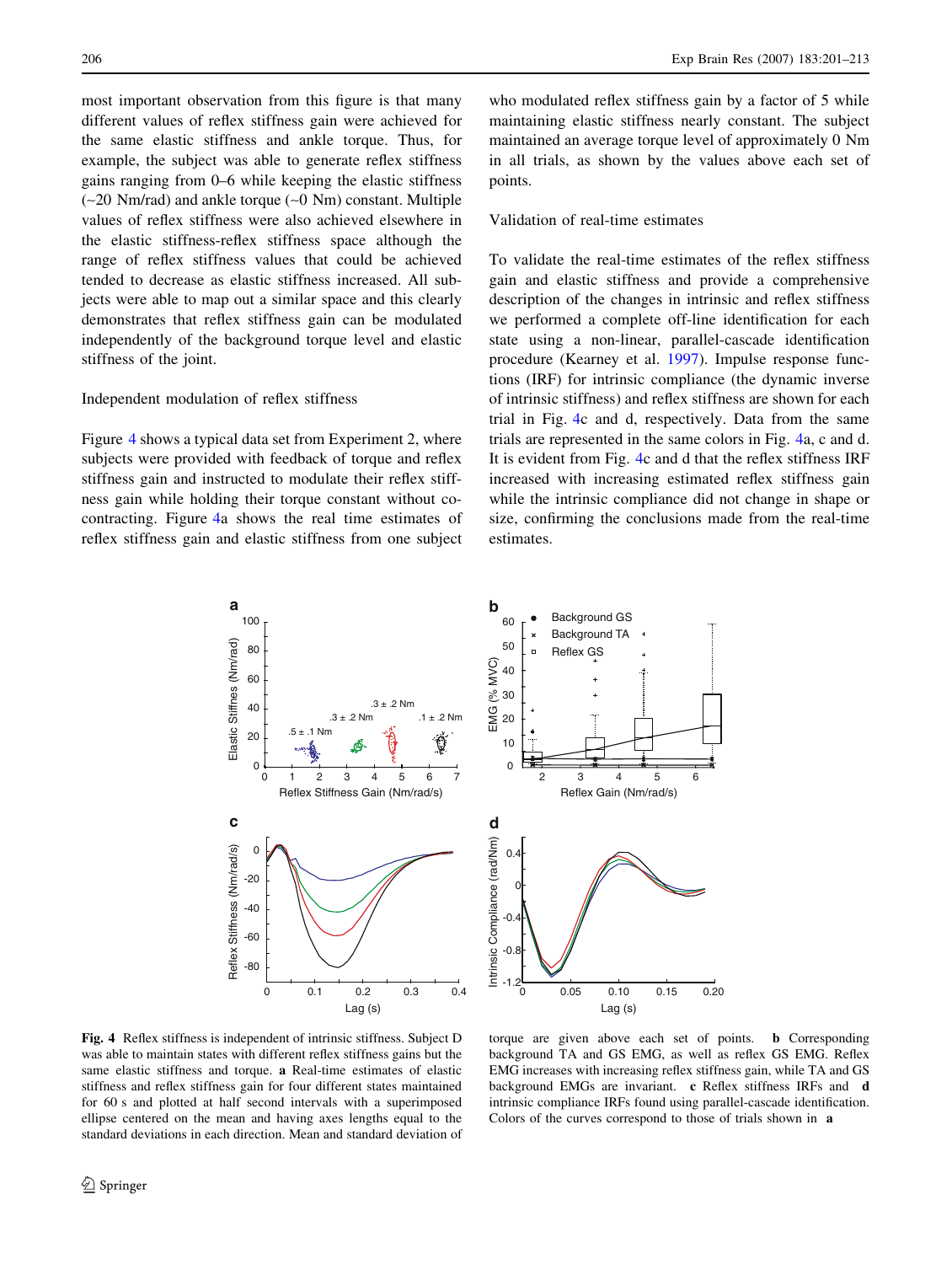#### <span id="page-6-0"></span>EMG recordings

In addition to measuring the mechanical properties of the joint, the EMG activity of the ankle muscles were also measured. Figure [4b](#page-5-0) shows the components of the EMG activity in GS and in TA. A non-parametric analysis of variance showed that the reflex GS ( $\chi^2$  = 192.8, P = 0), background GS ( $\chi^2 = 11$ ,  $P = 0.01$ ) and background TA  $(\chi^2 = 15, P = 0.002)$  EMG activity were all non-constant. However, the changes in the background activity were small and there was no significant correlation between the reflex stiffness gain and the mean background activity in either the GS ( $r^2 = 0.35$ ,  $P = 0.40$ ) or the TA ( $r^2 = 0.56$ ,  $P = 0.25$ ). Thus, the EMG measurements confirm the mechanical measurements; reflex GS EMG increased with increasing reflex stiffness gain while background EMG activity and elastic stiffness remained nearly constant.

GS EMG activity was measured by placing a surface electrode over the lateral gastrocnemius; however it is possible that the reflex modulation was due to changing activation levels in the medial gastrocnemius or the soleus. For one subject the EMG activity was measured in both heads of the gastrocnemius and the soleus. Figure 5 shows the ensemble average of the rectified EMG activity recorded from both heads of the gastrocnemius and the soleus aligned on stretch onset. It is evident that the biggest differences amongst the different reflex states (denoted by the different colors) occurred between 40 and 100 ms after stretch onset. A non-parametric analysis of variance showed that the reflex activity was non-constant for all muscles, while background activity was non-constant in LG  $(\chi^2 = 11, P = 0.01)$  and MG  $(\chi^2 = 22, P < 10^{-4})$ . However, the changes were small and there was no correlation between the reflex activity and the background activity in either the LG ( $r^2 = 0.004$ ,  $P = 0.26$ ) or the MG  $(r^2 = 0.009, P = 0.09)$ . Thus we conclude that even though the background activity of the muscle differed slightly among the different reflex stiffness gain states, there was no relationship between the EMG activity of the muscles in the 40 ms before stretch onset and the EMG of the resultant reflex response.

In addition to the experiments performed at zero torque, some subjects showed the ability to voluntarily modulate their reflex stiffness gain independently at torque levels, which corresponded to 5% of the maximum torque. Figure 6 shows the results of a series of trials where the subject maintained a constant torque of  $-2$  Nm (5% maximal torque). The subject was able to change the reflex activity in the soleus ( $\chi^2 = 42$ ,  $P < 10^{-9}$ ) without changing the background activity ( $\chi^2 = 0.38$ ,  $P = 0.83$ ).

Reflex modulation on command

The first two experiments demonstrated that subjects could find states where reflex stiffness was different but intrinsic stiffness and torque were the same. Experiment 3 tested the





Fig. 5 Ensemble average of rectified EMGs. a lateral gastrocnemius (LG), b medial gastrocnemius (MG), c soleus (Sol), and d tibialis anterior (TA) EMGs for four different reflex stiffness gain states from Subject D. Colors correspond to the trials in Fig. [4](#page-5-0). Background activity, shown in inset in each panel, was nearly constant for all muscles, while reflex activity was correlated with the reflex stiffness gain in all muscles

Fig. 6 Reflex modulation at 5% maximal torque. Subject D modulated her reflex stiffness gain while maintaining net torque constant at –2 Nm (5% maximal torque). The reflex EMG varied with the changing reflex stiffness gain while the background activity remained constant. The solid error bars show the standard deviation of the background EMG (vertical) and reflex stiffness gain (horizontal), while the box-and-whisker plot shows the reflex EMG activity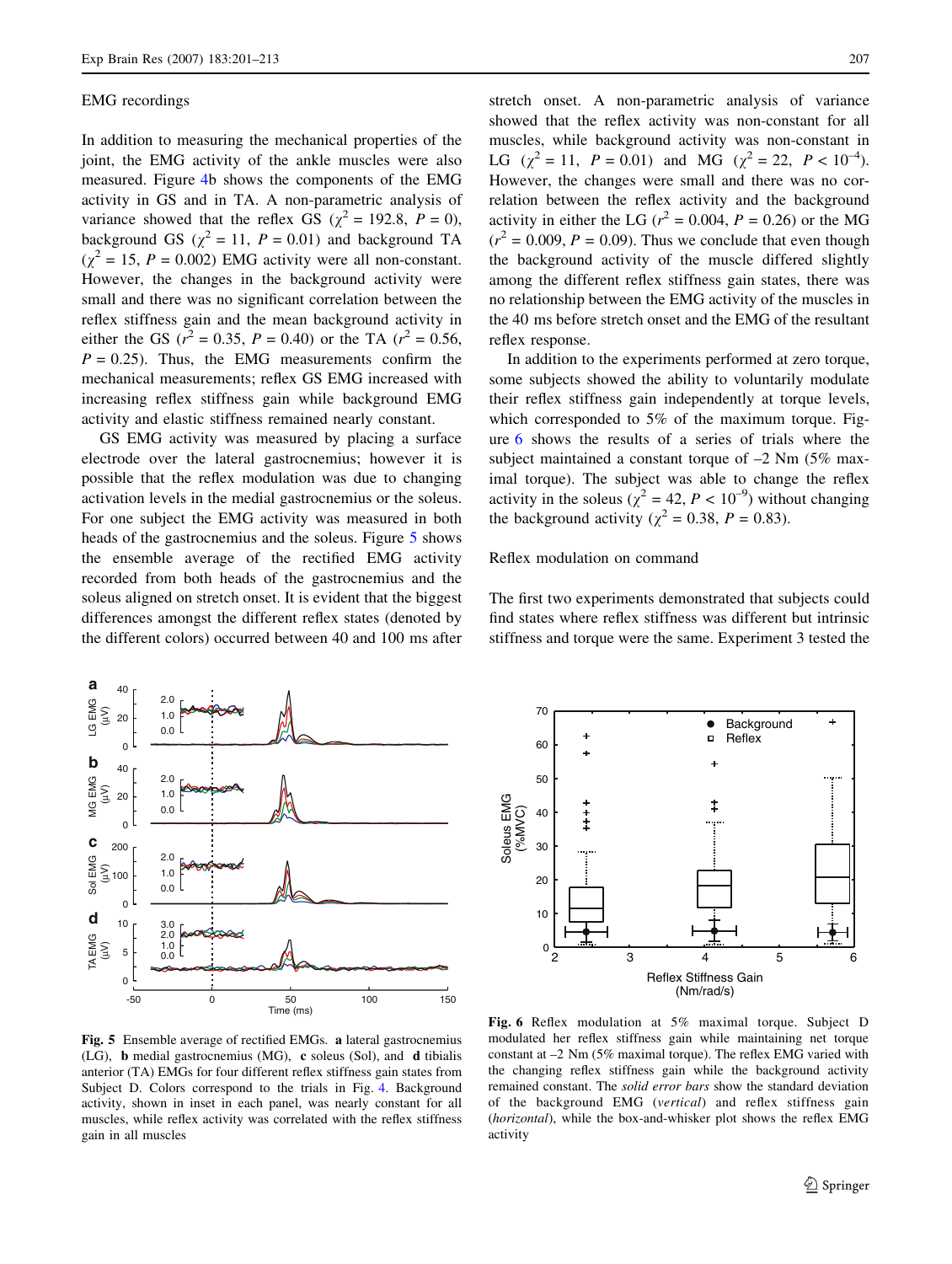reflexes on command. a Subject D modulated her reflex stiffness gain (black-solid line) in response to a verbal command (blue-dashed line) while maintaining ( b) elastic stiffness and background ( d) GS and ( e) TA EMG constant. There was a strong correlation of ( f) reflex GS EMG with the reflex stiffness gain, and a weaker correlation of ( c) torque with reflex stiffness gain. Parallelcascade estimates (red-dashed lines) confirm real-time estimates as ( a) the parallelcascade reflex stiffness estimate (scale on the right) co-varied closely with the real-time estimate, while ( b) elastic stiffness estimate remained constant

<span id="page-7-0"></span>

ability of subjects to switch between the different states on command. Figure 7 shows a typical experimental trial in which the subject tried to match their reflex stiffness gain (solid-black line) to a target level (dashed-blue line). The corresponding elastic stiffness, average torque, background EMGs from GS and TA, and GS reflex EMG activity are also shown. The vertical dotted lines demarcate the onset of a new reflex stiffness gain target level, which occurred every minute. It is evident that the subject was able to increase or decrease the reflex stiffness gain to different levels on command. The sluggish, low pass nature of the response is due at least in part to the real-time estimation algorithm, which required around 20 s to respond fully to a change in stiffness. The elastic stiffness was somewhat variable  $(K = 28 \pm 6 \text{ Nm/rad})$  but this variability was similar in magnitude to the variability seen when the reflex stiffness gain was held constant at 4.5 ( $K = 36 \pm 5$  Nm/ rad), and was not correlated with the changes in reflex stiffness gain ( $r^2 = 0.33$ ,  $P = 0.08$ ). As would be expected, there was a strong correlation between the mean reflex GS EMG and the mean reflex stiffness gain at each state  $(r^2 = 0.97, P < 10^{-5})$ , but neither TA  $(r^2 = 0.03, P = 0.65)$ 

nor GS ( $r^2 = 0.24$ ,  $P = 0.18$ ) background EMG levels were correlated with the reflex stiffness gain.

In addition to the real-time estimates, parallel-cascade estimates were also computed (dotted-red line). However, the real-time reflex stiffness gain estimates are relative estimates; hence the absolute magnitude of the two estimates may differ. Thus to compare the two, the real-time and parallel-cascade estimates were plotted on two different scales. The scale at the left shows the real-time scale, while that on the right shows the parallel-cascade scale. Figure 7a shows that the parallel-cascade and real-time estimates of reflex stiffness gain strongly co-vary ( $r^2 = 0.97$ ,  $P < 10^{-6}$ ). Furthermore there is no correlation between the reflex stiffness gain and the elastic stiffness ( $r^2 = 0.001$ ,  $P = 0.92$ ) as estimated by the parallel-cascade algorithm.

Figure 7 shows that the reflex stiffness gain and the torque co-vary ( $r^2 = 0.89$ ,  $P < 10^{-4}$ ). To examine the origin of this covariance, we aligned segments of data to the onset of dorsiflexing position changes and computed ensemble averages of the torque. Figure [8](#page-8-0) shows the ensemble averages obtained for different reflex stiffness gains. It is evident that the torque traces were identical for latencies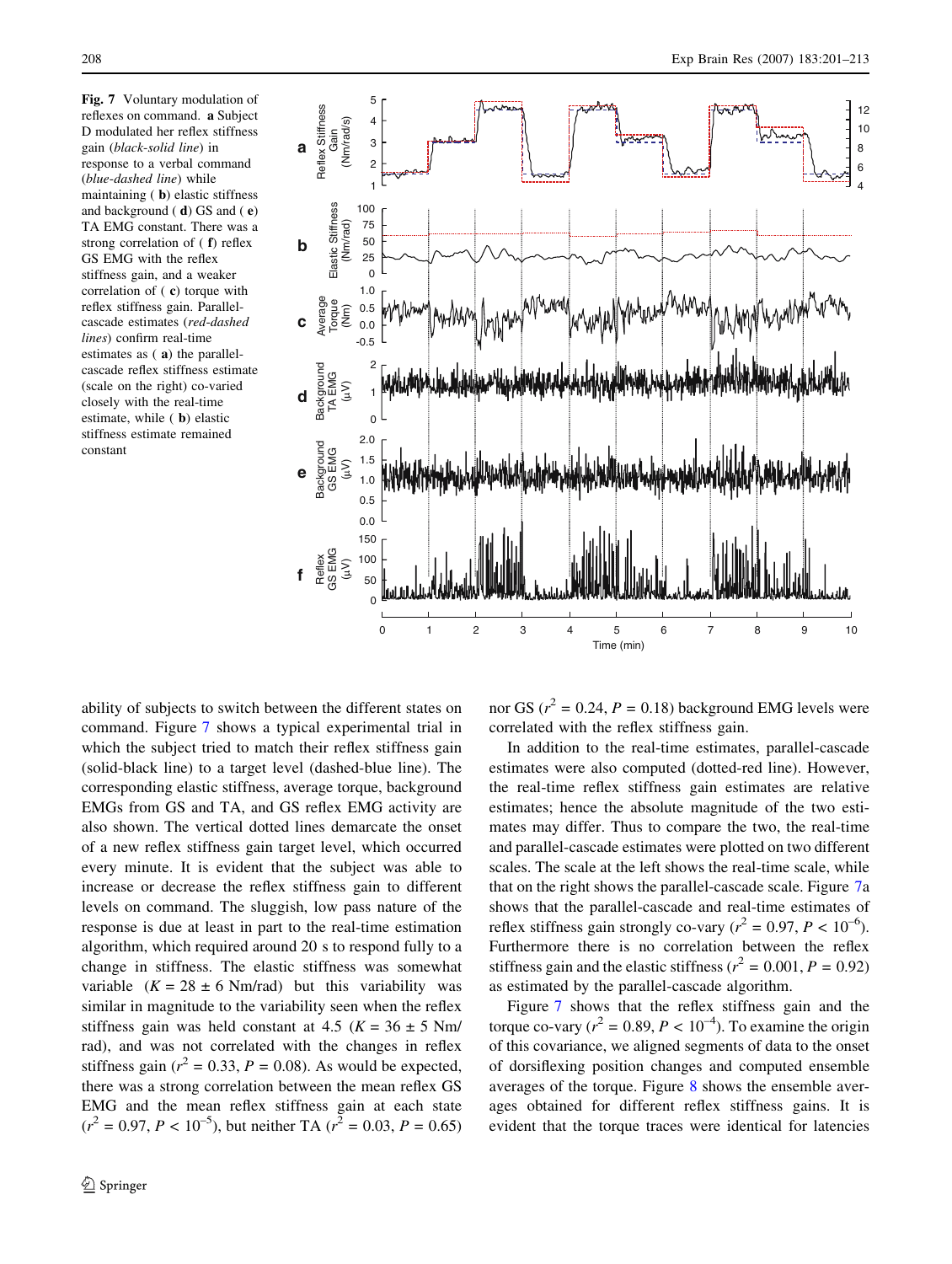<span id="page-8-0"></span>

Fig. 8 Voluntary modulation of reflexes. Ensemble average of torque responses from data shown in Fig. [7](#page-7-0) aligned on stretch onset (dotted *line*) for the three different reflex stiffness gains ( $blue = 1$ ow,  $green = mid$ ,  $red = high$ ). Note that the curves only deviate at latencies >50 ms and therefore correspond to differences expected as a result of reflex responses

<50 and >300 ms but differed in the 50–300 ms interval where the mechanical effects of the reflex response would be expected. Furthermore, after segmenting the data into three time windows—0–40 ms prior to, 80–120 ms following, and 415–455 ms following the perturbation—it was determined that only the 80–120 ms segment was correlated with the reflex stiffness gain ( $r^2 = 0.99$ ,  $P < 10^{-8}$ ), while the 40 ms prior to the perturbation ( $r^2 = 0.10$ ,  $P = 0.37$ ) and 415–455 ms segment ( $r^2 = 0.33$ ,  $P = 0.08$ ) were not correlated to the reflex stiffness gain. This demonstrates that the change in average torque was in fact a result of increased reflex stiffness gain and not a change in background activity.

#### Inter-subject variability

While the results for each experiment are illustrated with data from one subject, all subjects were able to perform the three experiments, though some were more proficient than others. Using the data obtained in Experiment 2, Table 1 compiles the reflex stiffness gain  $(G)$ , elastic stiffness  $(K)$  and torque (TO) of each subject from the states where reflex stiffness gain was minimal and maximal. Though the range of reflex stiffness gain and elastic stiffness differed amongst the subjects, all subjects showed the ability to increase their reflex stiffness gain by a factor of at least 4 without appreciably altering their elastic stiffness. Additionally all subjects were able to modulate their reflex stiffness gain on command, though some were able to do so more quickly and with less variability than others (Fig. [9](#page-9-0)).

## Discussion

These results demonstrate that with the aid of real-time feedback of reflex stiffness gain, elastic stiffness and torque, subjects can control their reflex stiffness gain and elastic stiffness independently. In Experiment 1 subjects were able to map out a three-dimensional space of reflex stiffness gain, elastic stiffness and mean torque level. In Experiment 2, where subjects maintained a constant torque, they were also able to modulate their reflexes without changing their elastic stiffness. Finally, in Experiment 3, subjects were able to set their reflex stiffness gain to a desired level on command, without correlated changes in either their background torque or elastic stiffness.

Real-time estimation of intrinsic and reflex stiffness

A key component of this study was the use of an algorithm that could produce real-time estimates of intrinsic and reflex stiffness. These estimates were needed to provide feedback to the subjects, so that they could modulate their reflex and intrinsic stiffness independently. The ability to view their stiffness values in real-time may be the reason the subjects were able to modulate their reflex stiffness on command despite previous failed attempts (Crago et al. [1976](#page-11-0); Rothwell et al. [1980;](#page-12-0) Pearce et al. [2003\)](#page-12-0). While others have separated intrinsic and reflex stiffness (Kearney et al. [1997;](#page-11-0) Zhang and Rymer [1997\)](#page-12-0), neither algorithm operates in real-time. The algorithm used in the present

Table 1 Reflex stiffness gain, elastic stiffness, net torque and percentage of variance accounted for (VAF) of the reflex torque for all subjects from each end of the range of their reflex stiffness gain

| Subject       | Maximal<br>torque $(Nm)$ | Minimum                                   |                                        |                    |                                | Maximum                                   |                                        |                    |                                |
|---------------|--------------------------|-------------------------------------------|----------------------------------------|--------------------|--------------------------------|-------------------------------------------|----------------------------------------|--------------------|--------------------------------|
|               |                          | Reflex stiffness<br>gain(G)<br>(Nm/rad/s) | Elastic<br>stiffness $(K)$<br>(Nm/rad) | Net torque<br>(Nm) | Reflex<br>torque<br>VAF $(\%)$ | Reflex stiffness<br>gain(G)<br>(Nm/rad/s) | Elastic<br>stiffness $(K)$<br>(Nm/rad) | Net torque<br>(Nm) | Reflex<br>torque<br>VAF $(\%)$ |
| A             | $-106$                   | $0.9 \pm 0.2$                             | $21 \pm 2$                             | $0.3 \pm 0.2$      | $\leq$ 1                       | $5.5 \pm 0.3$                             | $15 \pm 5$                             | $0 \pm 0.2$        | - 16                           |
| B             | $-36$                    | $1.6 \pm 0.1$                             | $44 \pm 3$                             | $0.4 \pm 0.2$      | - 9                            | $5.9 \pm 0.1$                             | $46 \pm 11$                            | $-0.8 \pm 0.3$     | -43                            |
| $\mathcal{C}$ | $-115$                   | $0.1 \pm 0.1$                             | $52 \pm 1$                             | $-0.2 \pm 0.3$     | $\leq$ 1                       | $5.3 \pm 0.3$                             | $68 \pm 18$                            | $-0.3 \pm 0.4$     | -10                            |
| D             | $-47$                    | $2.2 \pm 0.6$                             | $28 \pm 4$                             | $-0.3 \pm 0.2$     | 16                             | $8.6 \pm 0.7$                             | $37 \pm 12$                            | $-0.7 \pm 0.3$     | -53                            |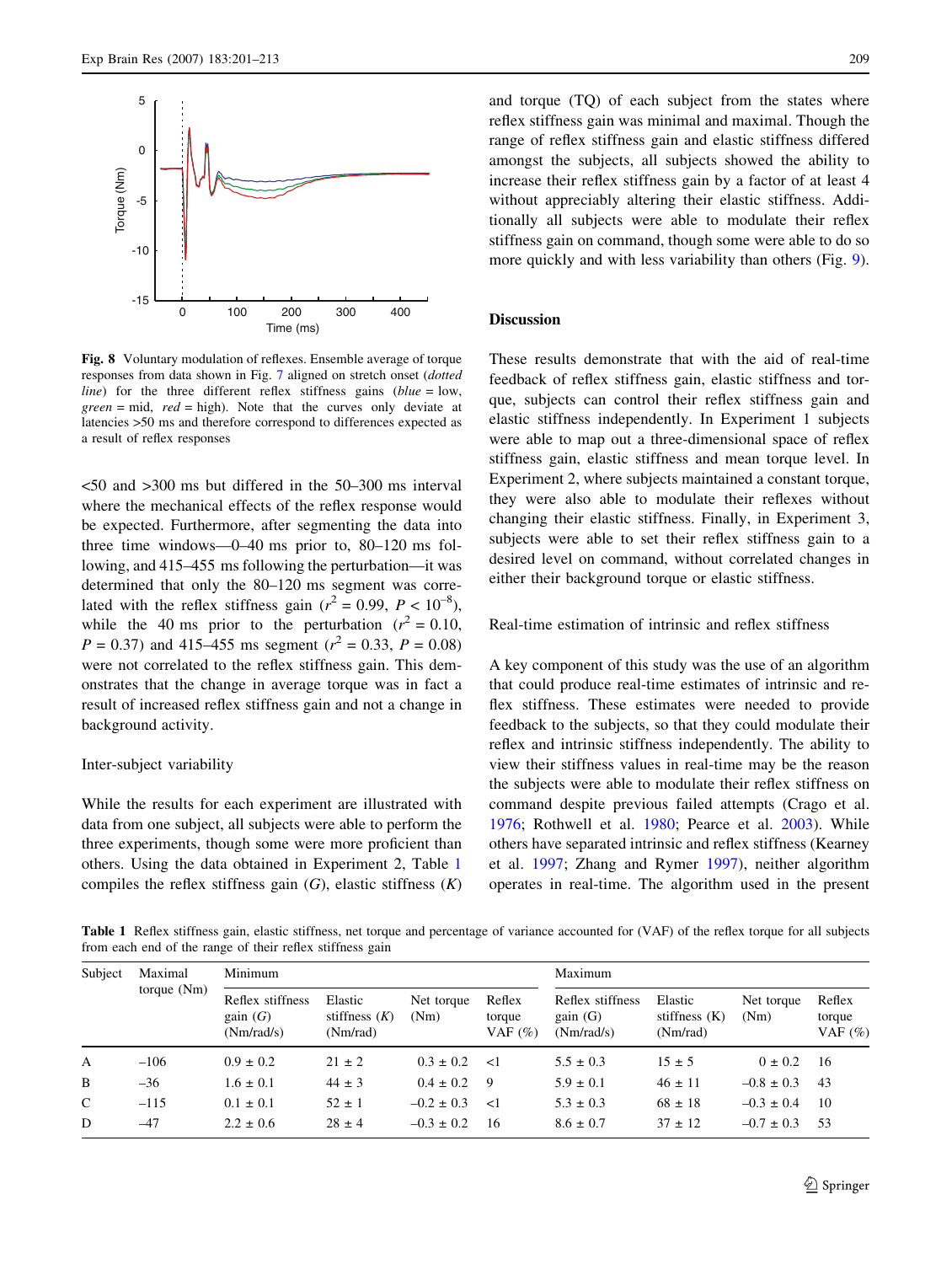<span id="page-9-0"></span>Fig. 9 Modulation on command for all subjects. Realtime estimate of reflex stiffness gain (blue-solid) and elastic stiffness (red-dotted) for all subjects when instructed to match a reflex stiffness gain target on command (blackdashed). All subjects were able to match the reflex stiffness gain target, albeit with different proficiencies



study was a simplified version of the real-time estimation algorithm discussed in detail in (Ludvig and Kearney [2006,](#page-11-0) [2007\)](#page-11-0).

We are confident that the algorithm gives an accurate indication of changes in reflex intrinsic stiffness for two reasons. First, as demonstrated in Fig. [4,](#page-5-0) the results of the real-time algorithm were consistent with those obtained using our off-line identification algorithm, which has been validated extensively (Kearney et al. [1997\)](#page-11-0). Secondly, the results are consistent with the analysis of individual steps as demonstrated in Fig. [8.](#page-8-0) The deviations of these responses only occurred between 50 and 300 ms following the stretch, thereby indicating that only the reflex stiffness varied, in agreement with the real-time estimates. Had intrinsic stiffness been different, there would be differences between the traces at all times including the first 50 ms before the reflex exerted a mechanical effect.

One potential application of the real-time estimation algorithm is the diagnosis and treatment of spasticity. Studies have shown that reflex stiffness is increased in spastic spinal cord injured patients (Mirbagheri et al. [2001\)](#page-12-0) as well as some spastic stroke patients (Galiana et al. [2005](#page-11-0)). A number of studies have attempted to train healthy and spastic patients to control reflex stiffness using EMG as feedback (Neilson and McCaughey [1982](#page-12-0); Evatt et al. [1989](#page-11-0); Wolf and Segal [1990,](#page-12-0) [1996](#page-12-0), Segal and Wolf [1994](#page-12-0)). These studies found that extensive training was required—including for normal subjects—to gain control over reflex responses. We found that subjects could learn to modulate their reflex stiffness gain over a four-fold range,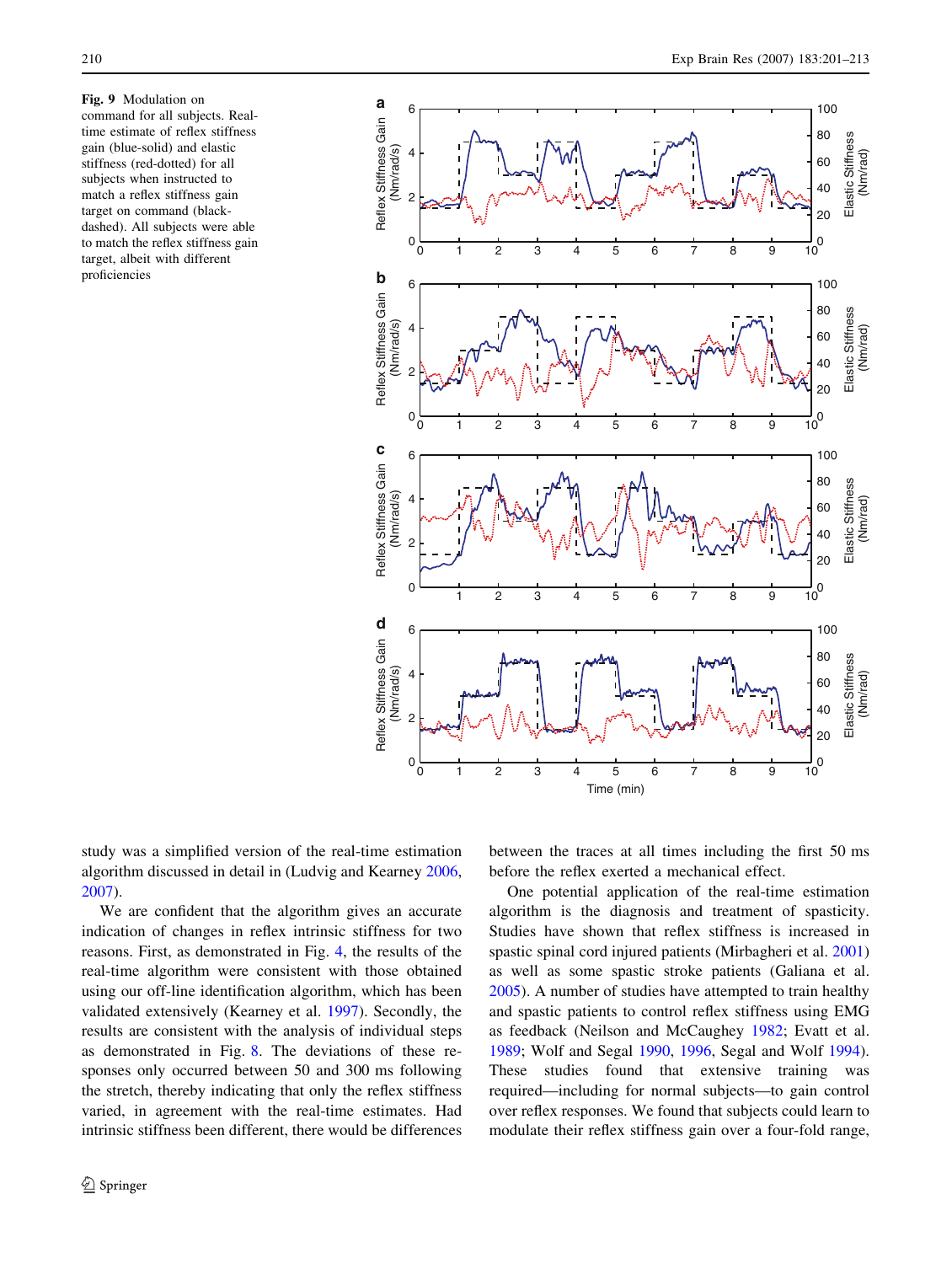within 1 h training. It would seem, therefore, that the procedure used in our study may be more efficient for reflex training and may also prove to be more effective for certain spastic patients.

#### Independent and voluntary control of stretch reflexes

These experiments demonstrated that reflex stiffness gain can be altered up to a factor of four with no change in joint position, elastic stiffness, or background activity in the muscle or its antagonist (Figs. [3](#page-4-0), [4](#page-5-0)). The small correlated changes in torque at the different reflex stiffness gains were shown to result from the varying reflex stiffness gain (Fig. [8](#page-8-0)). Furthermore, subjects were able to control reflex stiffness gain on command (Fig. [7\)](#page-7-0). While it has been shown that stretch reflexes are modulated in many different contexts, it has been widely believed that this modulation is only produced as a consequence of other actions, such as changing background levels of torque or co-contraction (Crago et al. [1976;](#page-11-0) Rothwell et al. [1980](#page-12-0); De Serres and Milner [1991;](#page-11-0) Capaday et al. [1994](#page-11-0)). Indeed, it is well established that reflex stiffness as well as the reflex EMG activity do vary with background level activity and joint position (Weiss et al. [1986a,](#page-12-0) [b](#page-12-0); Sinkjaer et al. [1988](#page-12-0); Carter et al. [1990](#page-11-0); Mirbagheri et al. [2000;](#page-11-0) Cathers et al. [2004](#page-11-0)). A number of studies have shown some voluntary control of reflexes (Neilson and Lance [1978;](#page-12-0) Neilson and McCaughey [1982;](#page-12-0) Akazawa et al. [1983;](#page-11-0) Evatt et al. [1989;](#page-11-0) Wolf and Segal [1990,](#page-12-0) [1996;](#page-12-0) Doemges and Rack [1992a](#page-11-0), [b](#page-11-0); Dietz et al. [1994;](#page-11-0) Segal and Wolf [1994\)](#page-12-0). However, these studies measured only the reflex EMG activity in response to a perturbation; other studies have shown that EMG activity does not map directly to mechanical changes (Kearney et al. [1999](#page-11-0)). Furthermore, many of those studies did not account for the reflex modulation with joint position and activation level. The current study is the first to systematically address these issues. However, whether subjects are able to achieve this independent and voluntary control of reflex stiffness under more natural tasks remains unknown.

### Sources of stretch reflex modulation

How is this voluntary modulation of the reflex achieved? There would seem to be a number of possible mechanisms, including: a-motor excitability, long loop pathways, muscle spindles, pre-synaptic modulation and interneuronal gain.

One important factor affecting stretch reflex response is a-motoneuron excitability. Descending inputs from the CNS could excite the  $\alpha$ -motoneurons, causing them to be more excitable and fire action potentials in response to smaller stimuli (Matthews [1986;](#page-11-0) Stein and Kearney [1995](#page-12-0)). This may be the source of activation level modulation of stretch reflexes (Mirbagheri et al. [2000\)](#page-11-0). However, if this

were the mechanism acting in the present study, we would expect to see a general increase in the background EMG of that muscle. Since the background EMG levels remained invariant, a-motor excitability is likely not the source of modulation in our experiments. Capaday et al. ([1994\)](#page-11-0) suggested that sub-threshold activation of  $\alpha$ -motoneurons could lead to changes in reflex EMG with no associated change in background levels. However, they only observed this phenomenon at torque levels around 0 Nm, and thus cannot explain the phenomena seen in Fig. [6](#page-6-0), where the subject was able to modulate her reflex stiffness gain at a torque corresponding to 5% maximal torque.

Long-loop and transcortical pathways (Petersen et al. [1998](#page-12-0)) can be discounted as the mechanism for the stretch reflex modulation seen in the current study. The reflex related activity in the GS EMG occurred between 40 and 60 ms following stretch onset (Fig. [5\)](#page-6-0), longer pathways to higher centers could not contribute at such short latencies.

It is well established that  $\gamma$ -motoneurons can modulate reflex feedback (Hulliger et al. [1989](#page-11-0); Ribot-Ciscar et al. [1991](#page-12-0)). Furthermore, recent studies showing reflex modulation with sympathetic activity have suggested that changes in  $\gamma$ -motoneuron activity are responsible for the modulation (Rossi-Durand [2002;](#page-12-0) Hjortskov et al. [2005](#page-11-0); McIntyre et al. [2004](#page-11-0)). Thus the voluntary reflex modulation seen here could be achieved by  $\gamma$ -control.

Another possible source of reflex control is pre-synaptic modulation. This mechanism is mediated by interneurons innervated by primary afferents, flexion reflex afferents and neurons descending from the CNS (Jankowska [1992](#page-11-0); Katz [1999](#page-11-0)). Thus pre-synaptic modulation would increase or decrease the activity in the primary afferent for a given stretch. A number of studies have shown that H-reflexes in the soleus were inhibited by an increase in pre-synaptic inhibition, which was generated by stimulation of the common peroneal nerve (Stewart and Brooke [1993](#page-12-0); Capaday et al. [1995\)](#page-11-0). Capaday [\(1995](#page-11-0)) found a decrease in the cat soleus stretch reflex when pre-synaptic inhibition was induced by injection of baclofen. Furthermore it is believed that the stretch reflex modulation caused by the Jendrassik maneuver is mediated through pre-synaptic inhibition (Zehr and Stein [1999](#page-12-0)).

Reflex modulation can also take place through interneuronal pathways. Not only is there a direct synapse between primary afferents and the  $\alpha$ -motoneurons, but there are pathways where the primary afferents connect to the  $\alpha$ -motoneuron through interneurons. Furthermore, it is known that these interneurons receive inputs from neurons descending from the CNS (Jankowska [1992\)](#page-11-0). These polysynaptic pathways can be expected to contribute at slightly longer lags than the monosynaptic response.

Based on the evidence collected in this study we cannot conclusively determine the source of modulation. We can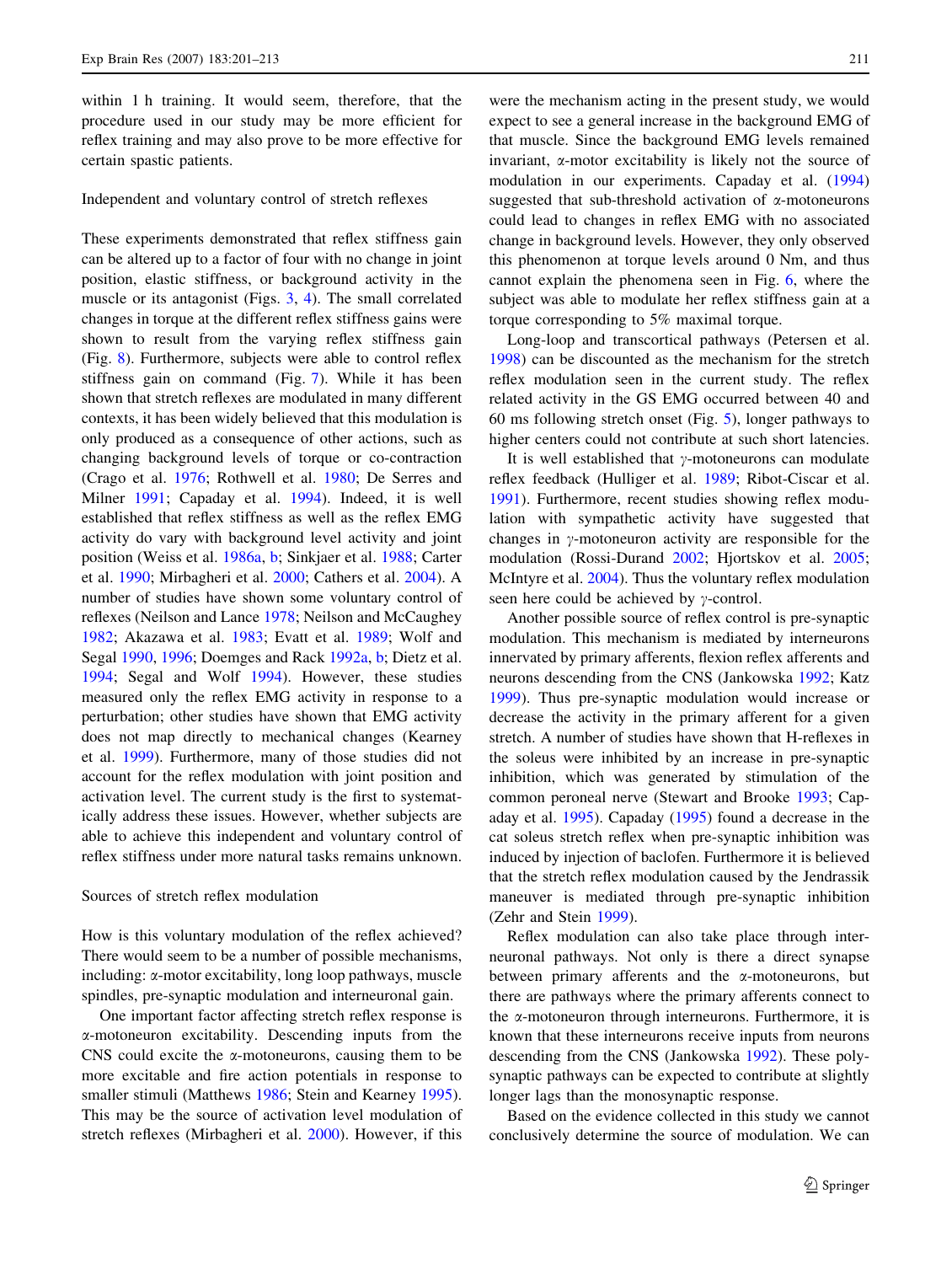<span id="page-11-0"></span>eliminate a-motoneuron and long-loop reflexes as sources of modulation but we cannot distinguish between  $\gamma$ -control, pre-synaptic inhibition and polysynaptic pathways.

Significance of stretch reflex modulation

We have shown that the stretch reflex can be controlled voluntarily, and we have proposed a number of different possibilities for the origin of the modulation—but are the changes significant mechanically?

To assess the significance of this stretch reflex modulation, we estimated the percentage of the total torque accounted for by the reflex stiffness, using the parallelcascade identification algorithm (Table [1\)](#page-8-0). For Subject B, at the lowest level of reflex stiffness gain, the reflex stiffness accounted for only 9%, while at the highest level it accounted for 43%. This shows that this subject could modulate her reflex stiffness from negligible levels up to almost half of total joint torque. All subjects showed this ability to alter their reflexes in a manner, which greatly increased the percentage of torque, which can be attributed to reflex stiffness. Such increases in joint stiffness via increases in reflex response may have greater energy benefits than merely increasing background levels of muscle contraction.

Acknowledgments Supported by Canadian Institutes of Health Research (CIHR).

# References

- Akazawa K, Milner TE, Stein RB (1983) Modulation of reflex EMG and stiffness in response to stretch of human finger muscle. J Neurophysiol 49:16–27
- Brooke JD, Collins DF, Boucher S, McIlroy WE (1991) Modulation of human short latency reflexes between standing and walking. Brain Res 548:172–178
- Brooke JD, Misiaszek JE, Cheng J (1993) Locomotor-like rotation of either hip or knee inhibits soleus H reflexes in humans. Somatosens Mot Res 10:357–364
- Capaday C (1995) The effects of baclofen on the stretch reflex parameters of the cat. Exp Brain Res 104:287–296
- Capaday C, Stein RB (1986) Amplitude modulation of the soleus Hreflex in the human during walking and standing. J Neurosci 6:1308–1313
- Capaday C, Forget R, Milner T (1994) A re-examination of the effects of instruction on the long-latency stretch reflex response of the flexor pollicis longus muscle. Exp Brain Res 100:515–521
- Capaday C, Lavoie BA, Comeau F (1995) Differential effects of a flexor nerve input on the human soleus H-reflex during standing versus walking. Can J Physiol Pharmacol 73:436–449
- Capaday C, Stein RB (1987) Difference in the amplitude of the human soleus H reflex during walking and running. J Physiol 392:513–522
- Carter RR, Crago PE, Keith MW (1990) Stiffness regulation by reflex action in the normal human hand. J Neurophysiol 64:105–118
- Cathers I, O'Dwyer N, Neilson P (2004) Variation of magnitude and timing of wrist flexor stretch reflex across the full range of voluntary activation. Exp Brain Res 157:324–335
- Collins DF, McIlroy WE, Brooke JD (1993) Contralateral inhibition of soleus H reflexes with different velocities of passive movement of the opposite leg. Brain Res 603:96–101
- Crago PE, Houk JC, Hasan Z (1976) Regulatory actions of human stretch reflex. J Neurophysiol 39:925–935
- De Serres SJ, Milner TE (1991) Wrist muscle activation patterns and stiffness associated with stable and unstable mechanical loads. Exp Brain Res 86:451–458
- Dietz V, Discher M, Trippel M (1994) Task-dependent modulation of short- and long-latency electromyographic responses in upper limb muscles. Electroencephalogr Clin Neurophysiol 93:49–56
- Doemges F, Rack PM (1992) Changes in the stretch reflex of the human first dorsal interosseous muscle during different tasks. J Physiol 447:563–573
- Doemges F, Rack PM (1992) Task-dependent changes in the response of human wrist joints to mechanical disturbance. J Physiol 447:575–585
- Evatt ML, Wolf SL, Segal RL (1989) Modification of human spinal stretch reflexes: preliminary studies. Neurosci Lett 105:350–355
- Galiana L, Fung J, Kearney R (2005) Identification of intrinsic and reflex ankle stiffness components in stroke patients. Exp Brain Res 165:422–434
- Grey MJ, Larsen B, Sinkjaer T (2002) A task dependent change in the medium latency component of the soleus stretch reflex. Exp Brain Res 145:316–322
- Grey MJ, Pierce CW, Milner TE, Sinkjaer T (2001) Soleus stretch reflex during cycling. Motor Control 5:36–49
- Hjortskov N, Skotte J, Hye-Knudsen C, Fallentin N (2005) Sympathetic outflow enhances the stretch reflex response in the relaxed soleus muscle in humans. J Appl Physiol 98:1366–1370
- Hulliger M, Durmuller N, Prochazka A, Trend P (1989) Flexible fusimotor control of muscle spindle feedback during a variety of natural movements. Prog Brain Res 80:87–101; discussion 157– 160
- Jankowska E (1992) Interneuronal relay in spinal pathways from proprioceptors. Prog Neurobiol 38:335–378
- Katz R (1999) Presynaptic inhibition in humans: a comparison between normal and spastic patients. J Physiol Paris 93:379–385
- Kearney RE, Hunter IW (1990) System identification of human joint dynamics. Crit Rev Biomed Eng 18:55–87
- Kearney RE, Lortie M, Stein RB (1999) Modulation of stretch reflexes during imposed walking movements of the human ankle. J Neurophysiol 81:2893–2902
- Kearney RE, Stein RB, Parameswaran L (1997) Identification of intrinsic and reflex contributions to human ankle stiffness dynamics. IEEE Trans Biomed Eng 44:493–504
- Lambertz D, Goubel F, Perot C (2002) A method to evaluate reflex excitability of the human ankle plantarflexors despite changes in maximal activation capacities. Exp Brain Res 143:89–99
- Ludvig D, Kearney RE (2006) Real-Time Estimation of Intrinsic and Reflex Stiffness. In: Proceedings of the 28th Annual International Conference of the IEEE EMBS, vol 28. IEEE, New York
- Ludvig D, Kearney RE (2007) Real-Time Estimation of Intrinsic and Reflex Stiffness. IEEE Trans Biomed Eng (in Press)
- Matthews PB (1986) What are the afferents of origin of the human stretch reflex, and is it a purely spinal reaction? Prog Brain Res 64:55–66
- McIlroy WE, Collins DF, Brooke JD (1992) Movement features and H-reflex modulation. II. Passive rotation, movement velocity and single leg movement. Brain Res 582:85–93
- McIntyre D, Ring C, Carroll D (2004) Effects of arousal and natural baroreceptor activation on the human muscle stretch reflex. Psychophysiology 41:954–960
- Mirbagheri MM, Barbeau H, Kearney RE (2000) Intrinsic and reflex contributions to human ankle stiffness: variation with activation level and position. Exp Brain Res 135:423–436